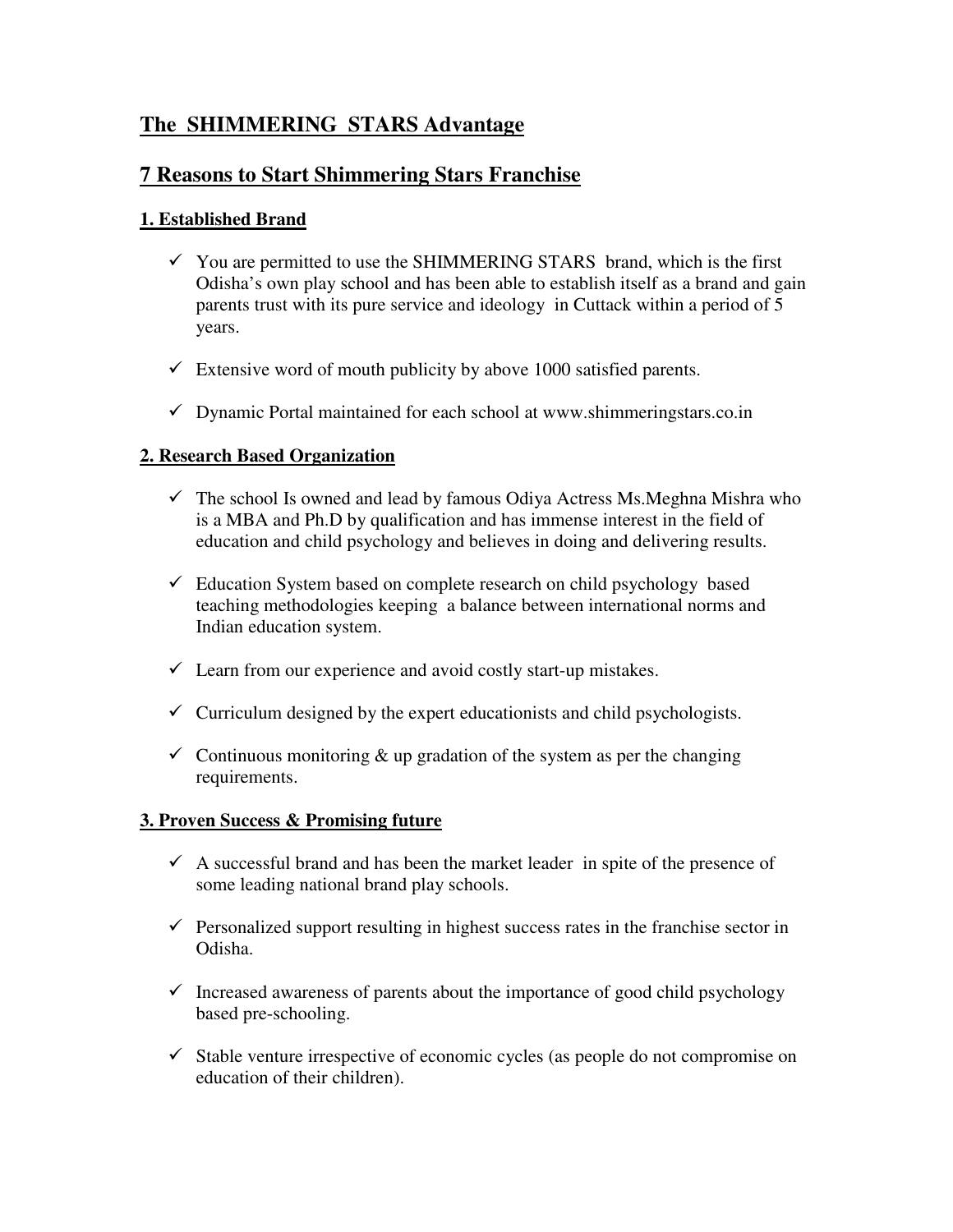## **4. SHIMMERING STARS Feeder Schools (subject to availability & regulations)**

- $\checkmark$  Shimmering Stars is the feeder school for Acheelles Public School based on CBSE curriculum situated in Cuttack.
- $\checkmark$  A SHIMMEIRNG STARS kid gets easy admission into the primary classes

#### . **5. Exclusive Territory!**

- $\checkmark$  Assistance in Site Selection.
- $\checkmark$  Clearly defined territory in your agreement to ensure the safety of your investment and efforts.

## **6. Excellent Returns & Satisfaction**

- $\checkmark$  Flexible investment options
- $\checkmark$  No Exorbitant Franchisee Fee like other national brands hence value for money
- $\checkmark$  License Fee includes all the pre-school classes : Play Group, Pre- Nursery and Nursery and Summer Camp & Activity centre for age group 2 to 12 years
- $\checkmark$  No Hidden Cost.
- $\checkmark$  Centralized designs & marketing material, pooled advertising costs(optional) and assistance in negotiations resulting in cost reduction.
- $\checkmark$  Comparably Higher admission enquiries due to quality service and reasonable fees structure being a regional brand.
- $\checkmark$  Fee received in advance, therefore no bad debts.
- $\checkmark$  Convenient working hours thereby, giving you ample personal time.
- $\checkmark$  Watch your investment grow and get the satisfaction of a positive working environment.
- $\checkmark$  Enjoy a sense of ownership and garner respect in the society.

## **7. Our 5-Tier Support System: Ensuring your success!**

## **1. Personalized Support**

**a**. Guidance in school design, incorporating best practices to build schools of tomorrow.

**b**. Assistance in procuring materials like equipment, furniture and fixtures along with standardized specifications.

**c.** Advice on installation, maintenance and upgradation of IT hardware, software and systems.

**d.** Supply of Corporate Package of registration forms, manuals and recruitment materials which can be customized as per your need.

**e.** Assistance for your day-to-day queries.

f. Bulk procurement of supplies, to help you save in purchasing.